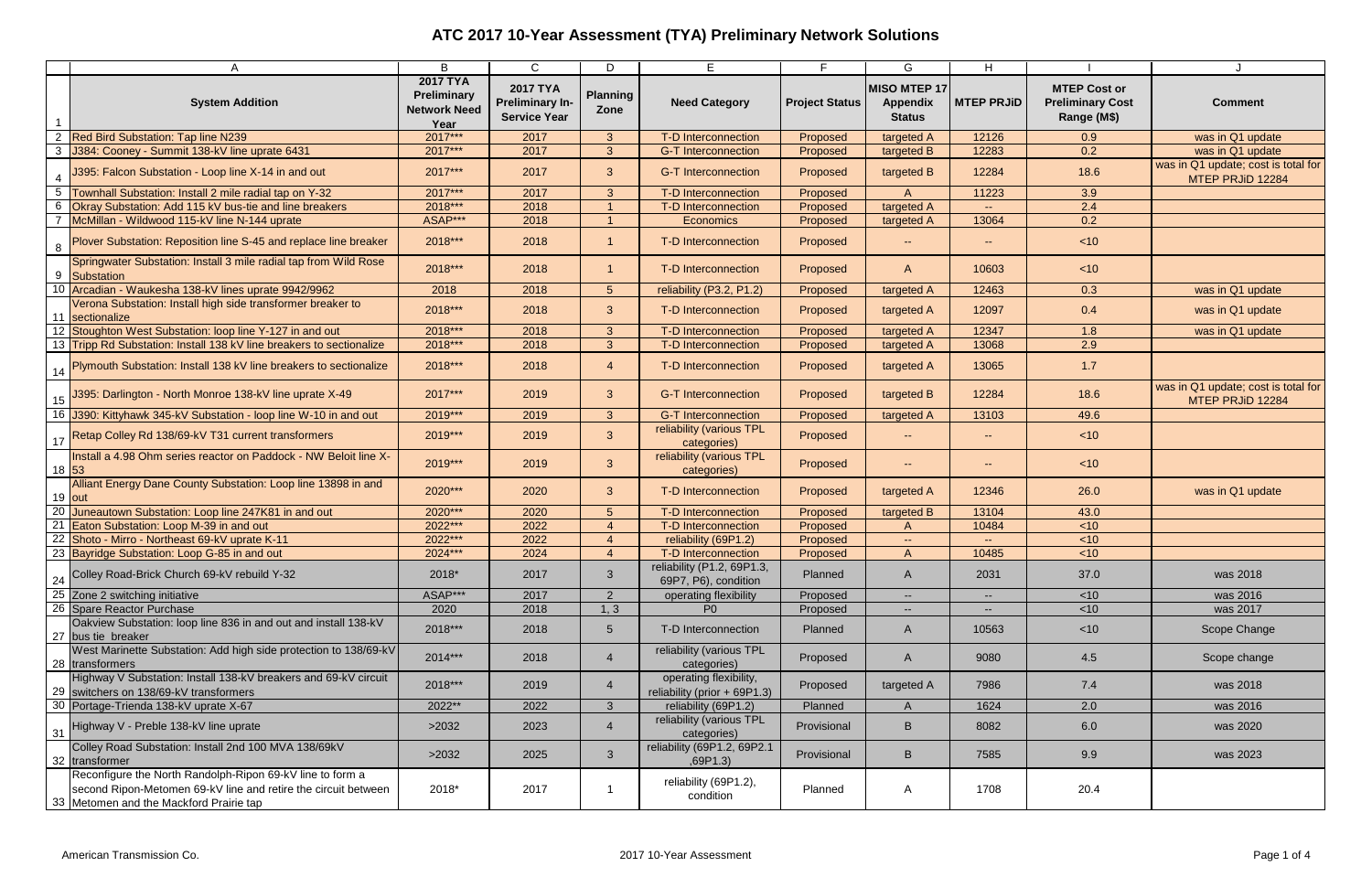|    | Α                                                                                                                           | B                                                             | $\mathsf{C}$                                                     | D                       | E                                              | E.                    | G                                                | H                                             |                                                               |                                   |
|----|-----------------------------------------------------------------------------------------------------------------------------|---------------------------------------------------------------|------------------------------------------------------------------|-------------------------|------------------------------------------------|-----------------------|--------------------------------------------------|-----------------------------------------------|---------------------------------------------------------------|-----------------------------------|
|    | <b>System Addition</b>                                                                                                      | <b>2017 TYA</b><br>Preliminary<br><b>Network Need</b><br>Year | <b>2017 TYA</b><br><b>Preliminary In-</b><br><b>Service Year</b> | <b>Planning</b><br>Zone | <b>Need Category</b>                           | <b>Project Status</b> | MISO MTEP 17<br><b>Appendix</b><br><b>Status</b> | <b>MTEP PRJiD</b>                             | <b>MTEP Cost or</b><br><b>Preliminary Cost</b><br>Range (M\$) | <b>Comment</b>                    |
|    | Y-121: re-rate 1.2 miles of 69 kV line between Council Creek and<br>34 Tomah Industrial Park                                | 2015*                                                         | 2017                                                             |                         | reliability (P1), operating<br>flexibility     | Proposed              | targeted A                                       | 9928                                          | 0.6                                                           |                                   |
|    | 35 Browntown 69-kV Bus Rerate                                                                                               | $2017*$                                                       | 2017                                                             | 3                       | reliability (69P1.2)                           | Proposed              | targeted A                                       | 12099                                         | 0.7                                                           |                                   |
|    | 36 White Lake Substation: Install line breaker to sectionalize                                                              | 2017***                                                       | 2017                                                             |                         | T-D Interconnection                            | Proposed              | A                                                | 11224                                         | 0.9                                                           |                                   |
|    | 37 Mukwonago Substation: Install line breaker on line 67K61                                                                 | $2017***$                                                     | 2017                                                             | 5                       | operating flexibility                          | Proposed              | $\overline{A}$                                   | 9923                                          | 0.6                                                           |                                   |
|    | 38 University/Whitewater line reconfiguration                                                                               | 2018**                                                        | 2017                                                             | $\mathbf{3}$            | reliability (P1.2)                             | Planned               | $\mathsf{A}$                                     | 4728                                          | 5.1                                                           |                                   |
|    | 39 Cardinal - North Madison 345 kV line                                                                                     | 2018***                                                       | 2017                                                             | 3                       | reliability, economics and<br>policy benefits  | Planned               | $\mathsf{A}$                                     | 3127                                          | 1054.8                                                        | cost is total for MTEP PRJiD 3127 |
|    | 40 Birchwood Substation: Install a bus tie breaker                                                                          | 2019***                                                       | 2017                                                             | $\mathbf{3}$            | T-D interconnection                            | Proposed              | $\mathsf{A}$                                     | 9921                                          | 0.7                                                           |                                   |
|    | Bay Lake: Benson Lake Substation -- Construct new 138-kV<br>41 Substation and install 150 Mvar SVC (near Amberg Substation) | ASAP***                                                       | 2017                                                             | $2^{\circ}$             | reliability (various TPL<br>categories)        | Planned               | A                                                | 3679                                          | 356.8                                                         | cost is total for MTEP PRJiD 3679 |
|    | Canal Substation: Install 138-kV breakers on 138/69-kV<br>42 transformers                                                   | 2017***                                                       | 2017                                                             | 4                       | operating flexibility,<br>reliability (69P1.3) | Proposed              | A                                                | 7983                                          | 5.1                                                           |                                   |
|    | Canal Substation: Install redundant bus differentials on 138-kV<br>43 buses                                                 | 2017***                                                       | 2017                                                             | 4                       | reliability (P5.5)                             | Proposed              | A                                                | 7985                                          | 0.2                                                           |                                   |
|    | Creekview Substation: 138 kV line construction to serve T-D<br>44 Interconnection                                           | 2017***                                                       | 2017                                                             | 4                       | T-D interconnection                            | Planned               | A                                                | 4353                                          | 25.0                                                          |                                   |
|    | 45 Esker View Substation: loop LYNG11 in and out                                                                            | 2017***                                                       | 2017                                                             | $\overline{4}$          | T-D interconnection                            | Planned               | $\mathsf{A}$                                     | 7780                                          | 4.5                                                           |                                   |
|    | Pershing Substation: Loop Stone Lake - Gardner Park 345-kV<br>46 line into new Pershing 345/115-kV Substation               | 2018***                                                       | 2018                                                             | $\overline{1}$          | T-T interconnection                            | Proposed              | B                                                | 9925                                          | 15.0                                                          |                                   |
|    | 47 St Martins Substation: Add new 138 kV bus and bus tie breaker                                                            | 2018***                                                       | 2018                                                             | 5                       | T-D Interconnection                            | Proposed              | A                                                | 10643                                         | $<$ 10                                                        |                                   |
| 48 | North Madison - Briggs Road 345 kV line                                                                                     | 2018***                                                       | 2018                                                             | 1, 3                    | reliability, economics and<br>policy benefits  | Planned               | $\mathsf{A}$                                     | 3127                                          | 1054.8                                                        | cost is total for MTEP PRJiD 3127 |
|    | 49 Oak Creek - Hayes 138-kV line 811 uprate and reconfiguration                                                             | ASAP***                                                       | 2018                                                             | $5^{\circ}$             | reliability (P7)                               | Proposed              | A                                                | 9934                                          | 21.0                                                          |                                   |
|    | 50 Saukville Substation: Install parallel breaker on line 8222                                                              | 2020                                                          | 2018                                                             | 5 <sup>5</sup>          | reliability (P2.1)                             | Provisional           | $\sim$ $\sim$                                    | $\sim$ $-$                                    | $<$ 10                                                        |                                   |
|    | Lawn Rd Substation: Install 138-kV breakers to sectionalize 138-<br>51 KV circuit 6851                                      | 2018***                                                       | 2018                                                             | 4                       | operating flexibility                          | Proposed              | targeted A                                       | 12174                                         | 2.5                                                           |                                   |
| 52 | Forest Junction 138kV Substation: Install 25 Mvar inductor                                                                  | 2018***                                                       | 2018                                                             | 4                       | system intact (P0)                             | Provisional           | targeted A                                       | 7581                                          | 1.8                                                           |                                   |
|    | Ogden St. Networking Project: Ogden St. - Bayshore 69-kV line<br>53 construction                                            | 2018***                                                       | 2018                                                             | 4                       | T-D interconnection                            | Proposed              | A                                                | 4732                                          | 10.4                                                          |                                   |
|    | Forest Junction 138-kV Substation: Install redundant bus<br>54 differential                                                 | 2019***                                                       | 2018                                                             | 4                       | reliability (stability E2.D)                   | Proposed              | $\sim$                                           | $\mathord{\hspace{1pt}\text{--}\hspace{1pt}}$ | $<$ 10                                                        |                                   |
| 55 | Lost Dauphin - Red Maple 138 kV line uprate Q-147                                                                           | 2020***                                                       | 2018                                                             | 4                       | reliability (various TPL<br>categories)        | Planned               | targeted A                                       | 9930                                          | 0.04                                                          |                                   |
| 56 | Depere - Glory Rd 138-kV overhead line rebuild                                                                              | 2020***                                                       | 2018                                                             | 4                       | reliability (various TPL<br>categories)        | Proposed              | $\mathsf{A}$                                     | 9081                                          | 0.7                                                           |                                   |
|    | Bay Lake: Morgan Substation -- reconfigure and expand 345-kV<br>57 and 138-kV switchyards                                   | ASAP***                                                       | 2018                                                             | 4                       | reliability (various TPL<br>categories)        | Planned               | $\mathsf{A}$                                     | 3679                                          | 356.8                                                         | cost is total for MTEP PRJiD 3679 |
|    | Bay Lake: North Appleton - Morgan 138 kV line construction                                                                  | ASAP***                                                       | 2018                                                             | 4                       | reliability (various TPL<br>categories)        | Planned               | $\mathsf{A}$                                     | 3952                                          | 76.7                                                          |                                   |
|    | 59 Bay Lake: North Appleton - Morgan 345 kV line construction                                                               | ASAP***                                                       | 2018                                                             | 4                       | reliability (various TPL<br>categories)        | Planned               | $\mathsf{A}$                                     | 3679                                          | 356.8                                                         | cost is total for MTEP PRJiD 3679 |
|    | Bay Lake: North Appleton Substation -- Construct new 345-kV<br>60 switchyard and reconfigure 138-kV switchyard              | ASAP***                                                       | 2018                                                             | 4                       | reliability (various TPL<br>categories)        | Planned               | A                                                | 3679                                          | 356.8                                                         | cost is total for MTEP PRJiD 3679 |
|    | 61 Branch River Substation: Construct new 345-kV switching station                                                          | 2018*                                                         | 2018                                                             | 4                       | new generation                                 | Planned               | $\mathsf{A}$                                     | 3206                                          | 46.6                                                          |                                   |
|    | 62 Atlantic Substation: Reconfiguration                                                                                     | 2019                                                          | 2019                                                             | $\overline{2}$          | operating flexibility,<br>reliability (69P5)   | Provisional           | B                                                | 7586                                          | 9.0                                                           |                                   |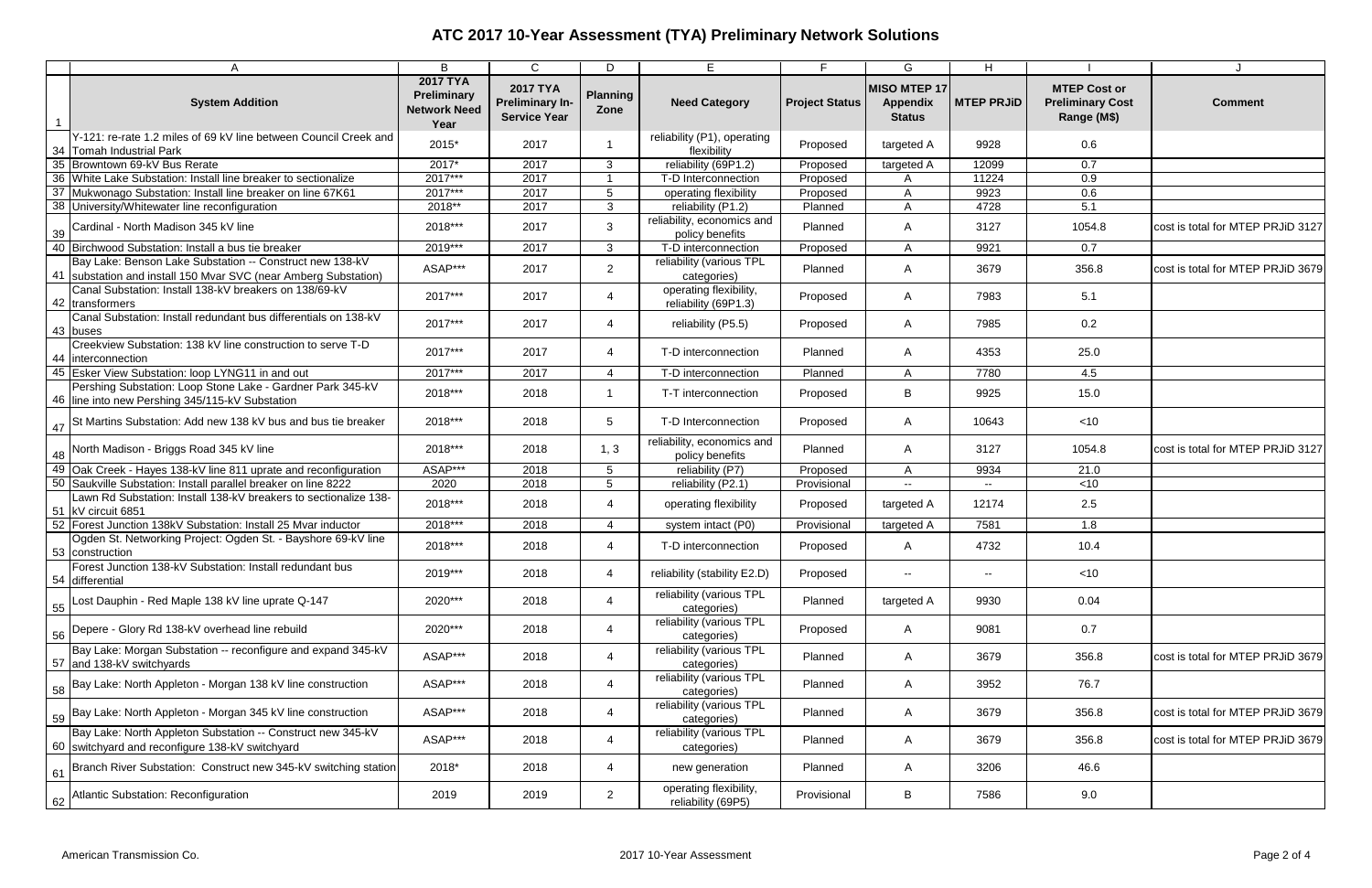| Α                                                                                                                        | B                                                             | $\mathsf{C}$                                                     | D                       | E                                             | Е                     | G                                                | H                                             |                                                               |                                   |
|--------------------------------------------------------------------------------------------------------------------------|---------------------------------------------------------------|------------------------------------------------------------------|-------------------------|-----------------------------------------------|-----------------------|--------------------------------------------------|-----------------------------------------------|---------------------------------------------------------------|-----------------------------------|
| <b>System Addition</b><br>$\overline{1}$                                                                                 | <b>2017 TYA</b><br>Preliminary<br><b>Network Need</b><br>Year | <b>2017 TYA</b><br><b>Preliminary In-</b><br><b>Service Year</b> | <b>Planning</b><br>Zone | <b>Need Category</b>                          | <b>Project Status</b> | MISO MTEP 17<br><b>Appendix</b><br><b>Status</b> | <b>MTEP PRJID</b>                             | <b>MTEP Cost or</b><br><b>Preliminary Cost</b><br>Range (M\$) | <b>Comment</b>                    |
| 63 Bain - Spring Valley 138-kV uprate 63141                                                                              | 2019                                                          | 2019                                                             | 3 & 5                   | T-D interconnection,<br>reliability (69P1.2)  | Planned               | A                                                | 3808                                          | 70.5                                                          | cost is total for MTEP PRJiD 3808 |
| Construct a new 138/69-kV substation on Spring Valley - North<br>64 Lake Geneva 138-kV circuit                           | 2019                                                          | 2019                                                             | 3 & 5                   | T-D interconnection,<br>reliability (69P1.2)  | Planned               | A                                                | 3808                                          | 70.5                                                          | cost is total for MTEP PRJiD 3808 |
| Construct a new 69-kV circuit from Twin Lakes to the new<br>65 substation                                                | 2019                                                          | 2019                                                             | 3 & 5                   | T-D interconnection,<br>reliability (69P1.2)  | Planned               | $\mathsf{A}$                                     | 3808                                          | 70.5                                                          | cost is total for MTEP PRJiD 3808 |
| 66 Construct a new Spring Valley-North Lake Geneva 138-kV circuit                                                        | 2019                                                          | 2019                                                             | 3 & 5                   | T-D interconnection,<br>reliability (69P1.2)  | Planned               | A                                                | 3808                                          | 70.5                                                          | cost is total for MTEP PRJiD 3808 |
| Twin Lakes - Katzenberg 69-kV rebuild Y-102<br>67                                                                        | 2019                                                          | 2019                                                             | 3 & 5                   | T-D interconnection,<br>reliability (69P1.2)  | Planned               | A                                                | 3808                                          | 70.5                                                          | cost is total for MTEP PRJiD 3808 |
| 68 M13-Reinforcement-Bunker Hill-Blackbrook                                                                              | 2019**                                                        | 2019                                                             |                         | reliability (P1.2)                            | Proposed              | $\mathsf{A}$                                     | 7602/7603                                     | 30.0                                                          |                                   |
| Somers Substation: Close the N.O. Somers - Albers 138-kV line<br>69 and install N.O. bus tie breaker at Somers           | 2019***                                                       | 2019                                                             | 5                       | T-D interconnection                           | Planned               | A                                                | 8660                                          | 2.8                                                           |                                   |
| 70 Williams Bay Substation: Loop X-44 in and out                                                                         | 2019***                                                       | 2019                                                             | 3                       | T-D interconnection                           | Proposed              | $\mathsf{A}$                                     | 4421                                          | 4.4                                                           |                                   |
| 71 City Limits 138-kV bus reconductor                                                                                    | 2019***                                                       | 2019                                                             | 4                       | reliability (P3.2)                            | Proposed              | $\mathsf{A}$                                     | 8640                                          | 0.5                                                           |                                   |
| 72 Pulliam 138-kV Substation: Install redundant bus differential                                                         | 2019***                                                       | 2019                                                             | 4                       | reliability (stability P5.5)                  | Proposed              |                                                  |                                               | $<$ 10                                                        |                                   |
| 73 Ellinwood 138-kV Bus Rerate                                                                                           | 2019*                                                         | 2019                                                             | $\overline{4}$          | reliability (P6)                              | Proposed              | targeted A                                       | 12103                                         | 2.4                                                           |                                   |
| Presque Isle - Tilden 138 kV line loop into National and uprate<br>74 National - Tilden 138 kV line                      | 2019                                                          | 2020                                                             | $\overline{2}$          | reliability (prior $+$ P1.2)                  | Provisional           | $\sim$ $\sim$                                    | $\sim$                                        | $>25$                                                         |                                   |
| 75 Baker St Substation: Add new 115-kV bus and bus tie breaker                                                           | 2020***                                                       | 2020                                                             |                         | T-D Interconnection                           | Proposed              | targeted A                                       | 12115                                         | 4.4                                                           |                                   |
| Southestern Wisconsin Northeastern Illinois Reinforcement<br>76 Project                                                  | ASAP***                                                       | 2020                                                             | 5 <sup>5</sup>          | reliability(P7.1)                             | Proposed              | A                                                | 8065                                          | 52.0                                                          |                                   |
| Port Washington - Saukville: Rebuild Line 762 to a double circuit<br>77                                                  | 2021                                                          | 2021                                                             | 5 <sup>5</sup>          | reliability (P2.4, P7.1)                      | Proposed              | A                                                | 9986                                          | 15.0                                                          |                                   |
| Lakota Rd to Winona 138-kV Conversion<br>78                                                                              | 2021***                                                       | 2021                                                             | $\overline{2}$          | reliability (prior + P1.2),<br>condition      | Provisional           | B                                                | 8089                                          | 100.0                                                         |                                   |
| Arcadian Substation: install redundant bus differentials on 345-kV<br>79 and 138-kV buses                                | 2023                                                          | 2023                                                             | 5                       | reliability (stability E2.D)                  | Provisional           | $\sim$ $\sim$                                    | $\sim$                                        | $<$ 10                                                        |                                   |
| Granville Substation: install redundant bus differentials on 345-kV<br>80 and 138-kV buses                               | 2023                                                          | 2023                                                             | 5                       | reliability (stability E2.D)                  | Provisional           | $\sim$ $\sim$                                    | $-$                                           | ~10                                                           |                                   |
| 81   West Middleton - Stagecoach 69 kV line rebuild 6927                                                                 | 2023**                                                        | 2023                                                             | 3                       | reliability (P1.2, P1.3)                      | Provisional           | targeted B                                       | 12175                                         | 3.8                                                           |                                   |
| Plains - Arnold 138-kV uprate<br>82                                                                                      | 2023***                                                       | 2023                                                             | $\overline{2}$          | reliability (various TPL<br>categories)       | Provisional           | B                                                | 8073                                          | 43.7                                                          | cost is total for MTEP PRJiD 8073 |
| Plains - National 138-kV project<br>83                                                                                   | 2023***                                                       | 2023                                                             | $\overline{2}$          | reliability (various TPL<br>categories)       | Provisional           | A                                                | 8071                                          | 124.6                                                         |                                   |
| Plains 345/138-kV project (2-500 MVA replace existing)<br>84                                                             | 2023***                                                       | 2023                                                             | $\overline{2}$          | reliability (various TPL<br>categories)       | Provisional           | B                                                | 8073                                          | 43.7                                                          | cost is total for MTEP PRJiD 8073 |
| 85 Cardinal - Hickory Creek 345-kV line construction                                                                     | 2023***                                                       | 2023                                                             | $\mathbf{3}$            | reliability, economics and<br>policy benefits | Proposed              | $\mathsf{A}$                                     | 3127                                          | 1054.8                                                        | cost is total for MTEP PRJiD 3127 |
| Morgan - Plains 345-kV loop into new Thunder 345-kV<br>86 substation.                                                    | 2023***                                                       | 2023                                                             | 4                       | reliability (various TPL<br>categories)       | Provisional           | B                                                | 8076                                          | 105.0                                                         | cost is total for MTEP PRJiD 8076 |
| 87 Morgan - Thunder 138-kV project                                                                                       | 2023***                                                       | 2023                                                             | 4                       | reliability (various TPL<br>categories)       | Provisional           | B                                                | 8076                                          | 105.0                                                         | cost is total for MTEP PRJiD 8076 |
| Thunder Substation: install 345/138-kV and 138/69-kV<br>88   transformers, convert 1 ckt of Thunder to Crivitz to 138-kV | 2023***                                                       | 2023                                                             | 4                       | reliability (various TPL<br>categories)       | Provisional           | B                                                | 8076                                          | 105.0                                                         | cost is total for MTEP PRJiD 8076 |
| 89 Winona - Atlantic 69-kV line rebuild Winona69                                                                         | >2032                                                         | 2024                                                             | $\overline{2}$          | reliability (69 prior + $P1.2$ )              | Provisional           | $\sim$                                           | 4727                                          | 28.1                                                          |                                   |
| 90 Aviation - North Fond du Lac 138-kV rebuild G-111                                                                     | >2032                                                         | 2025                                                             |                         | reliability (P3.2)                            | Provisional           | $\sim$                                           | $\mathord{\hspace{1pt}\text{--}\hspace{1pt}}$ | $10 - 25$                                                     |                                   |
| 91 Gran Grae Substation: Install a second 161/69 kV transformer                                                          | 2026                                                          | 2026                                                             | 3                       | reliability (69P1.3)                          | Provisional           | $\sim$                                           | $\sim$                                        | ~10                                                           |                                   |
| 92 Portage - Columbia 138-kV line rebuild X-13                                                                           | 2018                                                          | 2027                                                             | 3                       | reliability (P1.2)                            | Provisional           | $\sim$                                           | 4730                                          | 5.9                                                           | cost is total for MTEP PRJiD 4730 |
| 93 Portage - Columbia 138-kV line rebuild X-20                                                                           | 2018                                                          | 2027                                                             | $\mathbf{3}$            | reliability (P1.2)                            | Provisional           | $\sim$                                           | 4730                                          | 5.9                                                           | cost is total for MTEP PRJiD 4730 |